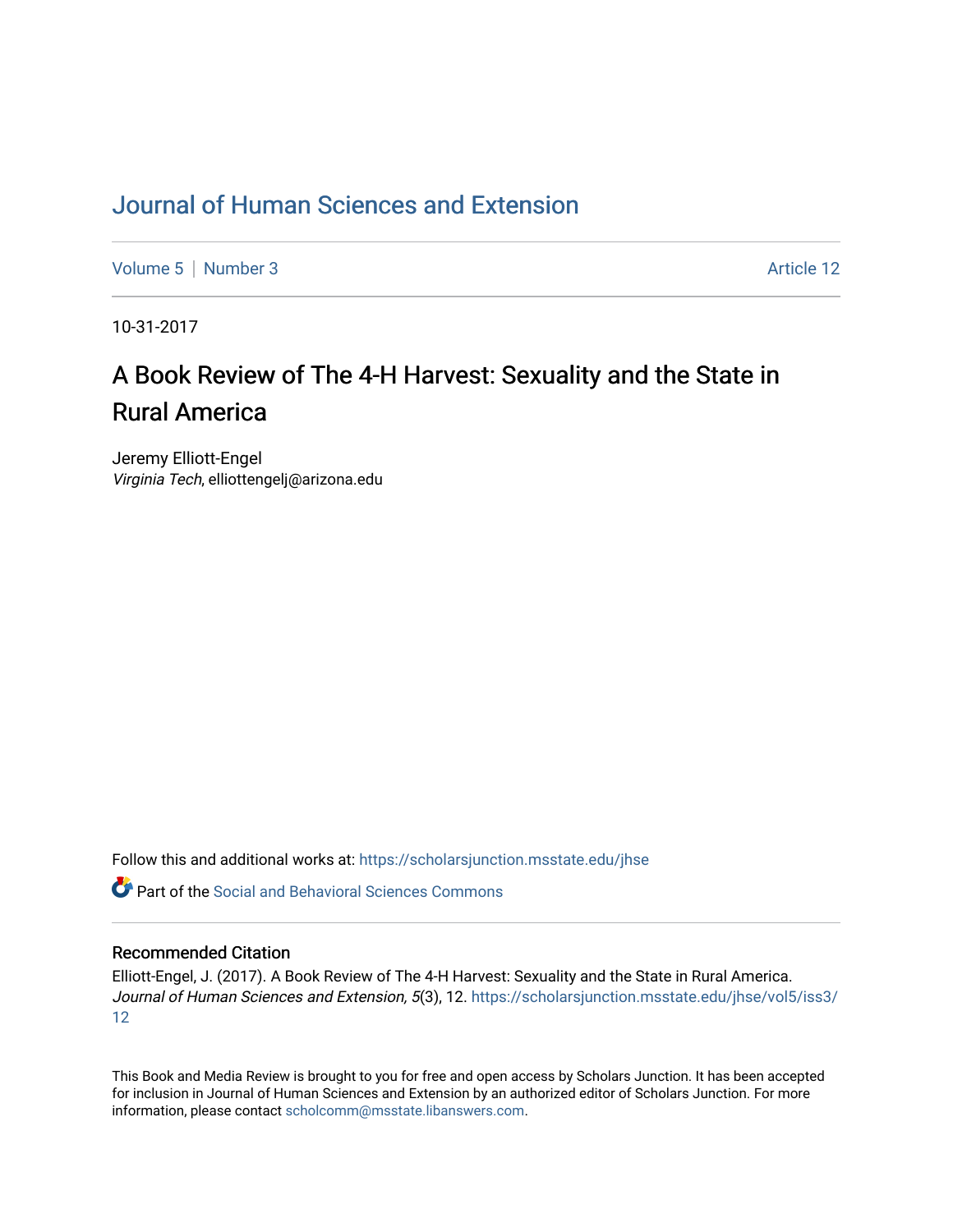## **A Book Review of** *The 4-H Harvest: Sexuality and the State in Rural America*

### **Jeremy Elliott-Engel** *Virginia Tech*

*Gabriel Rosenberg' book is a critical perspective of Extension and 4-H club work in the United States and the export of 4-H abroad. A retrospective of early 4-H and Extension domestic history, it highlights the social, cultural, political, and economic implications of 4-H implementation in rural America. An examination of 4-H's role in creating gender, race, and sexuality norms in society today is conducted. Stories and history are told with rich detail providing extensive information to foster critical conversations about where 4-H has come from and where 4-H should be going. Extension professionals should read this book to understand the current domestic and international implementation context.*

Gabriel Rosenberg's book, *The 4-H Harvest* (2015), is the first of its kind: an in-depth review of 4-H and Extension, which is an institution that has had a significant impact on rural America, and America as a whole. It is a critical perspective of 4-H and Extension and is a must read for all 4-H program staff because Rosenberg delves into the cultural, political and economic history of 4-H and Extension.

The reader will likely first read the book as a skeptic as he or she is challenged to find criticism in 4-H's founding purpose, implementation, and export. Then readers will likely find themselves in awe of the 4-H organization's effectiveness to create change and the many impacts that it has had on rural America. This book is both a powerful message and a cautionary tale of the widereaching large-scale social influence that 4-H and Extension bring to bear on youth and families.

Rosenberg relays the sociological and political context of 4-H club work to a broader audience of sociologists and historians. The reader is asked to take a *critical perspective*, which is a way of viewing information that involves asking questions about the rationale and legitimacy of the presented argument and to have an openness that helps remove previously held biases. Rosenberg writes with this critical perspective and finds limitations and shortcomings in the 4-H and Extension programs and provides thought-provoking evidence that speaks volumes to past and current 4-H and Extension programs.

The book not only shares a historical view of 4-H and how the program was started, utilizing first-person accounts of people like Mann, Knapp, and Bailey, but Rosenberg also compiled

Direct correspondence to Jeremey Elliott Engel at jeremyee@vt.edu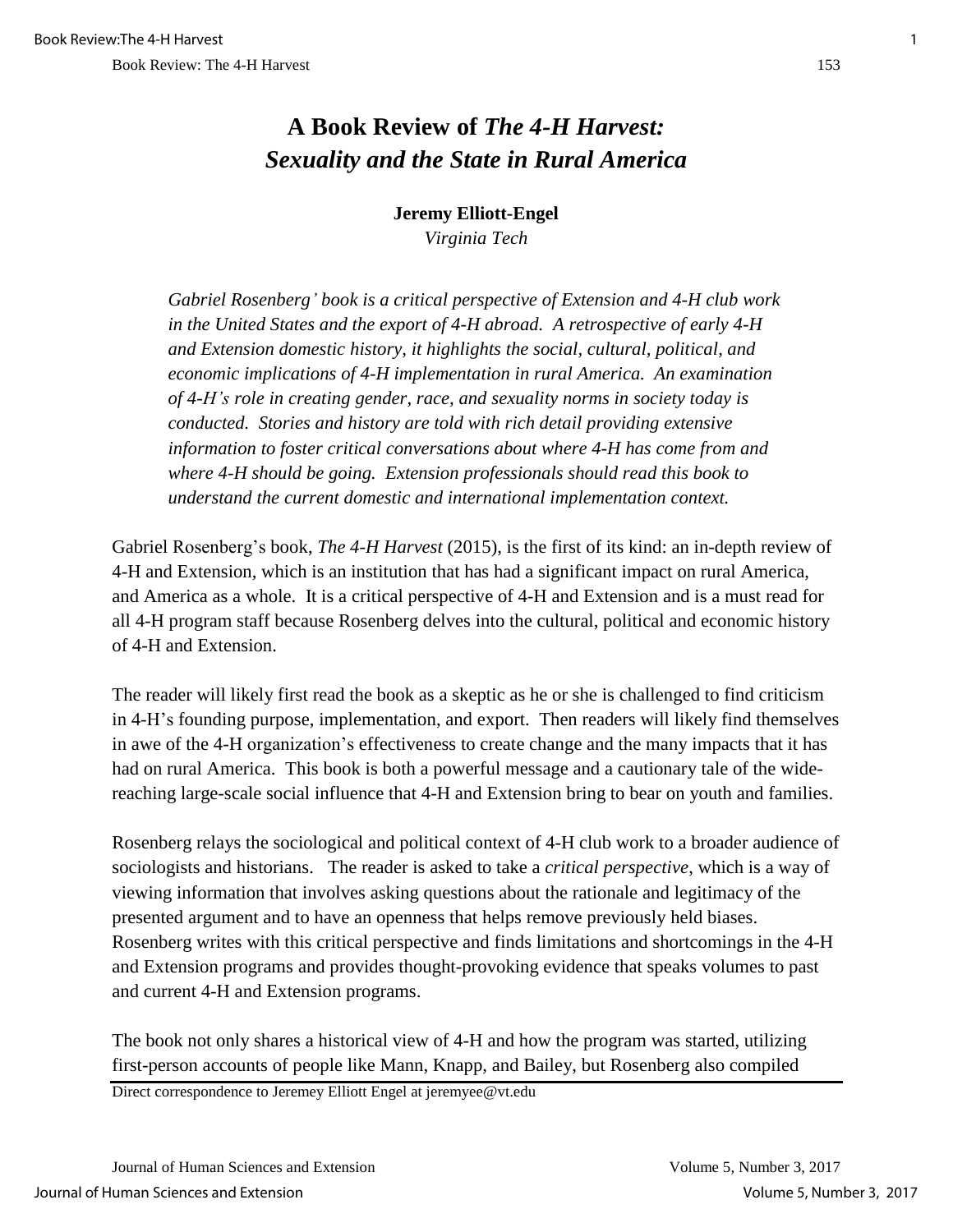Book Review: The 4-H Harvest 154

Extension staff in all program areas will be enthralled with early history about the formations of Extension Councils, Farm Bureau, Farmer's Cooperatives, and the relationship between 4-H, Extension, and the organization of early  $20<sup>th</sup>$  Century rural civic life, and how that history is still integral to current relationships and partners. Rosenberg's history of Extension and 4-H is an opportunity for Extension professionals to reflect on the role of Extension in the past and to vision into the future.

First-person accounts and historical artifacts tell the story of 4-H implementation, at home and abroad, throughout the decades. Many of these stories will be familiar to 4-H and Extension staff, but many more may have been left behind or possibly hidden. Some stories, like the simplified retelling of Corn Clubs and Canning Clubs, are ones that Extension professionals use to highlight historical beginnings. However, other anecdotes, like the one about counties in the North during the Jim Crow-era not serving Black youth, are forgotten but still resonate in today's programming efforts. Rosenberg also discusses the role of 4-H in supporting the development of normative gender roles, emphasizing standard beauty characteristics, changing rural sexual norms, expanding the corporate agriculture system, and not supporting African American access to the same opportunities as white populations. Rosenberg uses his critical perspective to challenge the reader's concepts of who and what was benefiting as youth were and continue to be organized by 4-H and Extension programming. These influences and beneficiaries included the government, the business community, and parents at different times throughout 4-H's history.

Through his critical perspective, Rosenberg examines the closeness of the federal government's efforts to make social change in rural America. The United States Department of Agriculture used 4-H and Extension efforts for community and societal change. The adoption of improved agricultural and agribusiness practices is widely attributed to 4-H and Extension. However, the reader is asked to examine the role of the 4-H organization in the efforts of the eugenics movement at the turn of the  $20<sup>th</sup>$  century, the cultural assertion of whiteness, and the promotion of the ideal white heterosexual youth to populate rural America, while also promoting ideal gender roles. Rosenberg drew the connection that beauty pageants, Personal Appearance contests, and other personal competency contests promoted through 4-H were an outcropping of the competitions used to assess corn or canning produce to define advantageous characteristics in the inhabitants of rural America. In addition to the exploration of 4-H's role in promoting the image of ideal youth, the connection that 4-H has to the defining of stereotypical gender roles was examined. 4-H and Extension programming had a role in how youth viewed themselves because of this participation; the question the reader is left asking is, "Was this an intentional social reconstruction movement, or was it outcomes of a nonformal education organization that